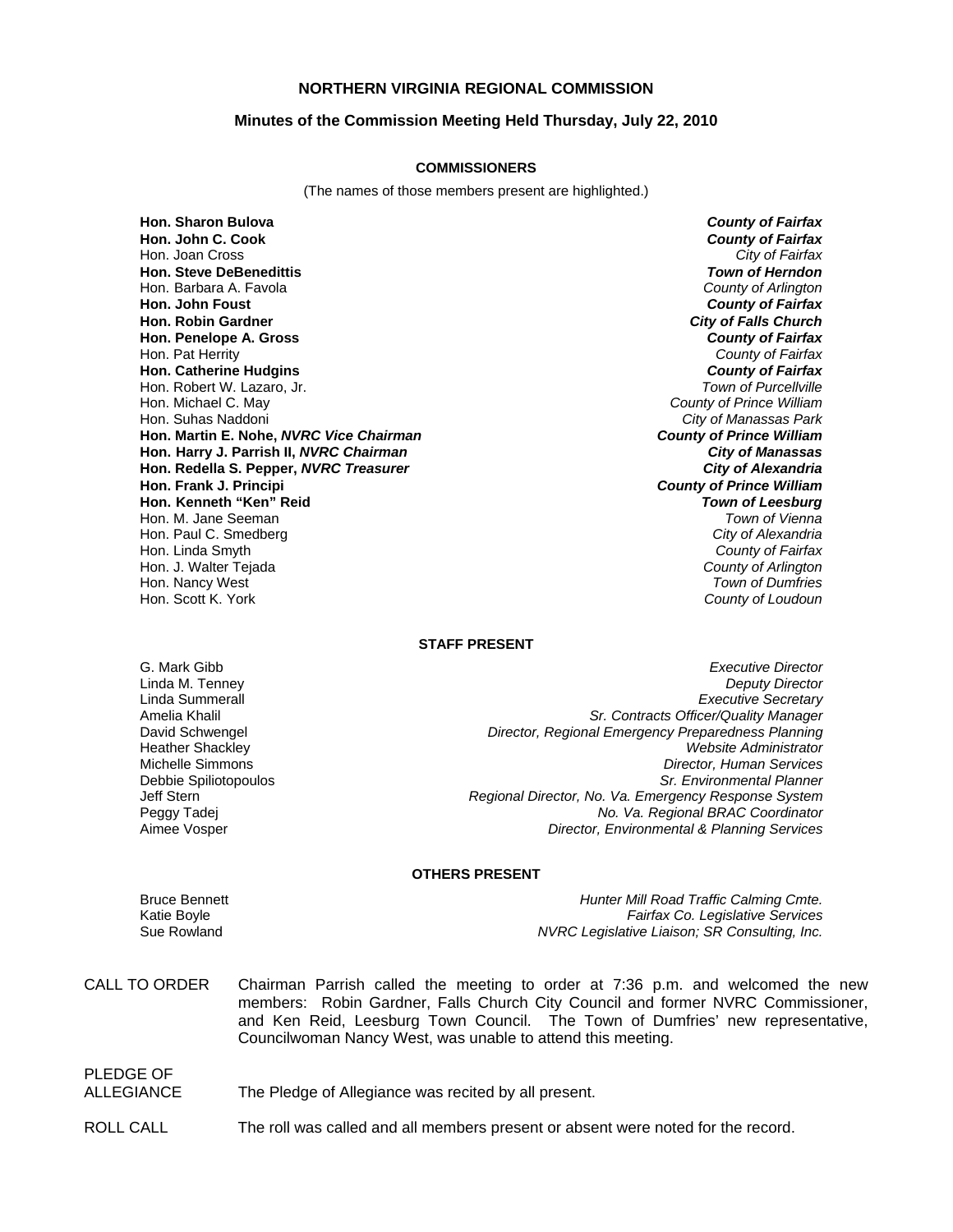| Summary Minutes of the Commission<br>July 22, 2010<br>Page 2 |                                                                                                                                                                                                                                                                                                                                                                                                                                                                                                                                                                                                                                                                                                                                                                                            |
|--------------------------------------------------------------|--------------------------------------------------------------------------------------------------------------------------------------------------------------------------------------------------------------------------------------------------------------------------------------------------------------------------------------------------------------------------------------------------------------------------------------------------------------------------------------------------------------------------------------------------------------------------------------------------------------------------------------------------------------------------------------------------------------------------------------------------------------------------------------------|
| APPROVAL OF<br><b>MINUTES</b>                                | Commissioner Gross moved approval of the following minutes: April 22 Commission<br>meeting, June 3 Executive Committee meeting, and June 19 Commission strategic<br>planning retreat. The motion was seconded and carried with Commissioners Reid and<br>Gardner abstaining.                                                                                                                                                                                                                                                                                                                                                                                                                                                                                                               |
| <b>FINANCIAL</b><br><b>REPORTS</b>                           | Commissioner Pepper, Chairman of the Operations Committee, reported that the<br>committee met prior to the Commission meeting and recommends Commission approval of<br>the Financial Reports for May 2010. The motion was seconded and unanimously carried.                                                                                                                                                                                                                                                                                                                                                                                                                                                                                                                                |
| <b>ELECTION OF</b><br><b>OFFICERS</b>                        | Commissioner Bulova reported she is standing in for Commissioner York who was unable<br>to attend this meeting. The slate of officers for re-election is:                                                                                                                                                                                                                                                                                                                                                                                                                                                                                                                                                                                                                                  |
|                                                              | Harry J. Parrish II (City of Manassas)<br>Chairman<br>Martine E. Nohe (Prince William Co.)<br>Vice Chairman<br>Redella S. Pepper (City of Alexandria)<br>Treasurer                                                                                                                                                                                                                                                                                                                                                                                                                                                                                                                                                                                                                         |
|                                                              | Commissioner Bulova moved adoption of the slate of officers as presented. The motion<br>was seconded and carried unanimously.                                                                                                                                                                                                                                                                                                                                                                                                                                                                                                                                                                                                                                                              |
| <b>EXECUTIVE</b><br><b>DIRECTOR'S</b><br><b>REPORT</b>       | Mr. Gibb introduced two new staff: Amelia Khalil, Sr. Contracts Officer/Quality Manager,<br>working with the AIDS programs in the Human Services Division; and Peggy Tadej,<br>Northern Virginia Regional BRAC Coordinator. Both these positions are grant funded.                                                                                                                                                                                                                                                                                                                                                                                                                                                                                                                         |
|                                                              | Mr. Gibb distributed a copy of his report:<br>• Conservation Corridors — strategically planned and managed networks of natural spaces<br>that conserve ecosystems. Staff will identify and prioritize areas of ecological, recreational,<br>and regional significance for future conservation opportunities.                                                                                                                                                                                                                                                                                                                                                                                                                                                                               |
|                                                              | • Ryan White "Maintenance of Effort" — mandated under the federal act. Localities within<br>the metro D.C. region that fund Ryan White eligible services must maintain their local<br>funding commitments at FY 2007 levels in order for the region to continue to be eligible for<br>Ryan White funding. In Northern Virginia, those localities are Alexandria, Arlington and<br>Fairfax County; their combined expenditure of \$450,000 on services represents about 40%<br>of the total maintenance of effort budget in the D.C. region. By comparison, NVRC<br>receives less than 20% of the total metro award. Responding to Commissioner Gross's<br>inquiry, staff assured her that the "Maintenance of Effort" is not related to the Whitman-<br>Walker of Northern Virginia issue. |
|                                                              | • Northern Virginia: A World-Class Region — staff has met twice with the Fairfax County<br>Chamber of Commerce to address a visioning process for Northern Virginia.<br>The<br>Chamber's leadership will pursue a multi-stakeholder process that could lead to an<br>international business summit, a visioning product, and/or a strategic plan. Next steps are<br>to include a few additional key stakeholders and more fully develop the business<br>proposition.                                                                                                                                                                                                                                                                                                                       |
|                                                              | Chairman Parrish reported that the two chambers in Prince William have merged.<br>Commissioner Nohe added that the Fairfax County Chamber of Commerce will be working<br>with its Prince William counterpart. Commissioner Gardner stated her hope that the larger<br>organizations will reach out to the smaller, local chambers.                                                                                                                                                                                                                                                                                                                                                                                                                                                         |
|                                                              | · Potomac Heritage National Scenic Trail projects update.                                                                                                                                                                                                                                                                                                                                                                                                                                                                                                                                                                                                                                                                                                                                  |
|                                                              | • Grant Applications updates — staff is developing pre-applications for the joint HUD<br>Sustainable Community Challenge Grant (for a comprehensive regional energy plan to                                                                                                                                                                                                                                                                                                                                                                                                                                                                                                                                                                                                                |

create sustainable communities in Northern Virginia) and DOT's TIGER II Planning Grant (for multi-modal alternatives to address Northern Virginia BRAC issues). Although not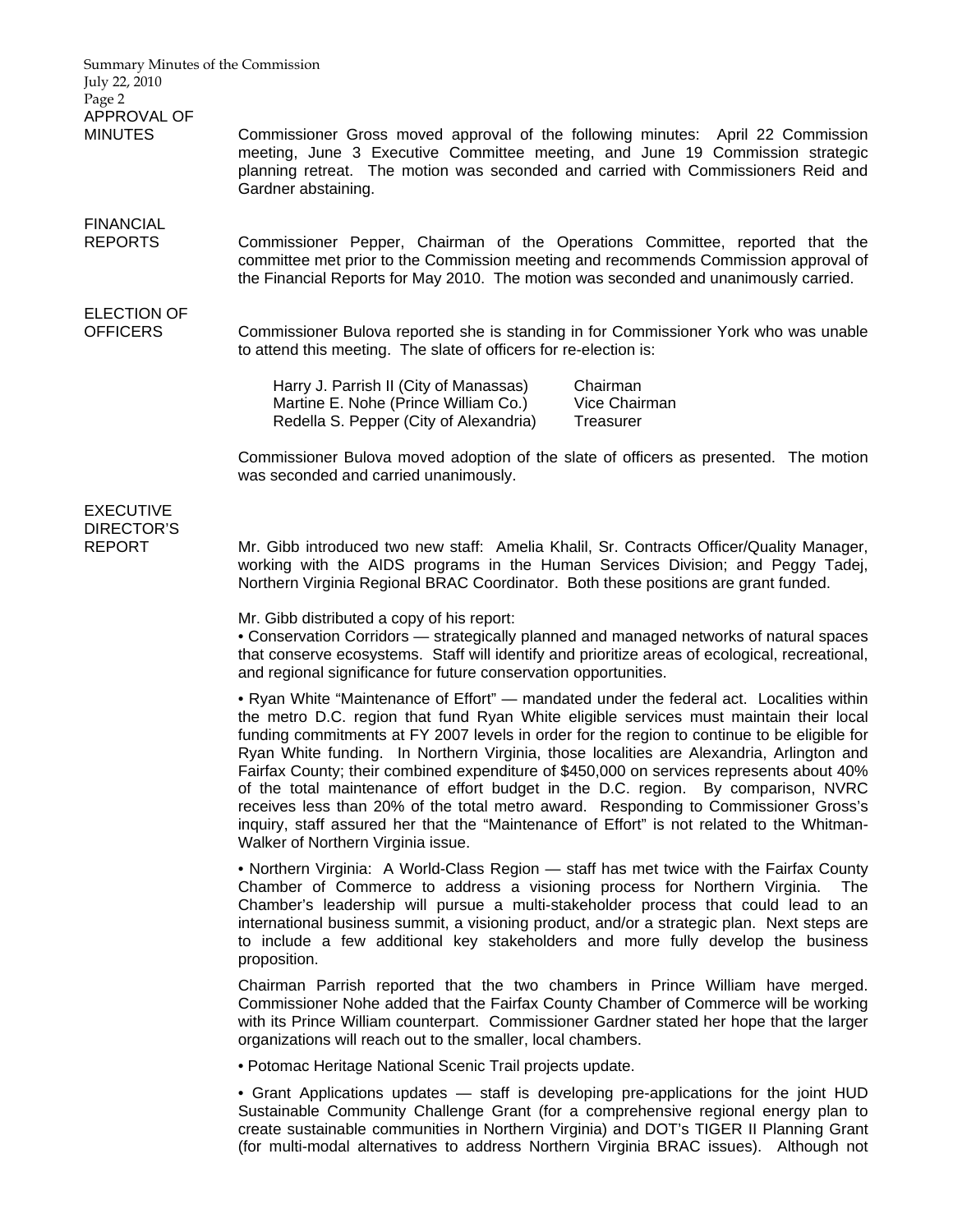Summary Minutes of the Commission July 22, 2010 Page 3

> funded for DOE's energy grant, NVRC continues to work with its private sector partners to develop an initiative to provide services to local governments and individuals.

> Replying to Commissioner Reid's inquiry, Commissioner Nohe said Commissioner Principi is putting up the 20% match of the TIGER II grant from his Prince William Board of County Supervisors' district fund.

> • VTRANS 2035 Transportation Plan — the state is soliciting comments. NVRC staff review found that the plan does not integrate or include trail systems and parks as assets when examining land use decisions with transportation planning, nor does it account for significant changes to housing, traffic and transportation needs due to BRAC in Northern Virginia. Staff will submit these comments.

# CHAIRMAN'S

REPORT Chairman Parrish reminded the members that the Commission does not meet in August; the next meeting will be September 23.

> Vice Chairman Nohe reported he has been told there will be a special session of the General Assembly this year to address the recommendations of the Governor's Commission on Government Reform & Restructuring; however, the General Assembly will not address the transportation recommendations. The special session will most likely occur after the election. Ms. Rowland added that ABC store privatization is a focus of that commission.

# FY 2009 AUDIT

REPORT Commissioner Pepper reported that the Operations Committee reviewed the FY09 audit report and recommends Commission approval. The auditors gave an unqualified opinion. The motion was seconded and Resolution No. P11-01 was adopted unanimously.

FY 2011 BUDGET

AND WORK PLAN Commissioner Pepper reported that the Operations Committee reviewed the draft budget and recommends adoption by the Commission, adding that it is a modest budget and work program. Eight positions remain unfilled. In some ways it reflects the member jurisdictions' budgets.

> Mr. Gibb pointed out that the member per capita dues rate remains unchanged. He reminded the members that the state has cut NVRC's appropriation by 68 percent, adding this is shortsighted since NVRC maximizes every state dollar by ten. The agency's GIS position will remained unfilled for FY11, as well as seven other positions. Mr. Gibb added that communications was discussed at the retreat, and staff will publish an e-newsletter from the Executive Director's Commission meeting reports.

> Commissioner Pepper moved adoption of Resolution No. P11-02. The motion was seconded. Commissioner Pepper then reported that Commissioner Reid has volunteered to assist with communications, and that Commissioners Gross and Reid, along with Mr. Gibb, will meet with Fairfax County's Public Information Officer as to how Commissioners can advocate and educate on behalf of NVRC.

> Responding to Commissioner Reid's inquiry, Mr. Gibb explained that the population figures in the budget are the most recent from UVa's Weldon Cooper Center for Public Service (cities and counties) and the U.S. Census (towns). The dues formula computation is proscribed by NVRC's Bylaws. The Preliminary FY11 budget with dues calculations was forwarded last fall to all member governments' chief elected official and chief administrative officer.

Resolution No. P11-02 carried with Commissioner Reid abstaining.